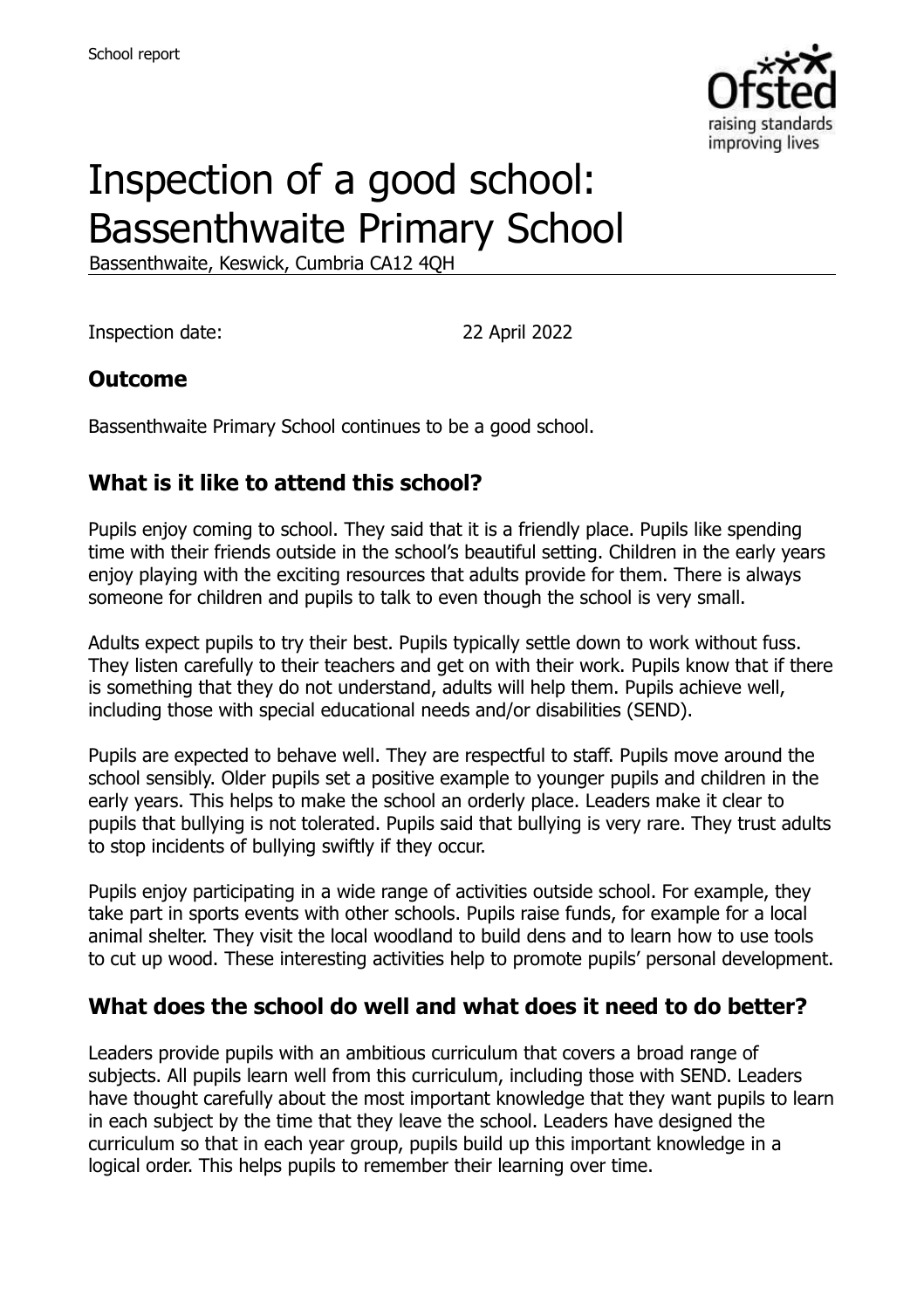

In key stages 1 and 2, the curriculum is clearly organised. Teachers are clear about the smaller building blocks of knowledge that pupils need to learn in each subject. This helps teachers to design activities that enable pupils to learn everything that they need to know. However, the curriculum in the early years is less well organised. In some areas of learning, there is not enough information about the important knowledge that children should learn. This makes it more difficult for staff to ensure that children learn everything they need to be ready for Year 1.

Teachers are adept at checking that pupils have understood new learning. They provide help to any pupils who need it so that pupils' misconceptions are quickly addressed. Teachers and staff allow time for pupils to revisit and practise what they have learned in earlier lessons. This helps to ensure that pupils' learning is secure.

Leaders have ensured that reading is at the heart of the curriculum. Children begin learning about phonics straight away in the early years. Staff routinely introduce children to new sounds and letters each day. Pupils in Year 1 learn more complex groups of letters and sounds. The words in reading books contain only the letters and sounds that children have learned so far. This helps children to read with confidence. Staff use their expertise to help children catch up quickly if ever they fall behind. Children, including those with SEND, learn to read well.

Older pupils are enthusiastic readers. They enjoy selecting new books to read from the wide range on offer in school. Pupils especially like it when their teachers read to them. Across all age groups, pupils develop a real love of reading.

Leaders work with staff to identify quickly those pupils who may have SEND. They make careful adaptations to the delivery of the curriculum so that these pupils can learn as well as other pupils. Leaders communicate well with parents and with a range of professionals. This enables them to ensure that pupils with SEND receive expert help if they need it.

Leaders have high expectations for pupils' behaviour. They have devised rules and routines for pupils to follow. Most of the time pupils follow these rules and routines well. They do not disrupt each other's learning with poor behaviour. However, the information that leaders gather about pupils' behaviour is not clearly organised. This prevents leaders from developing a clear picture of how the school's rules and routines support pupils' behaviour over time, for example in preventing bullying.

Pupils learn about a range of faiths and cultures. They learn to appreciate difference and diversity in family units and in the wider world. Pupils explore their own locality when they visit the lake for kayaking or take part in field trips to the nearby fells. They learn more about places further afield through trips to cities, such as Manchester, for singing competitions. Pupils in Year 6 said that they feel well prepared for the transition to secondary school when the time comes because they have many opportunities to visit high schools.

Governors and trustees ask leaders challenging and effective questions about their work to improve the school. They are considerate of staff's workload and well-being in the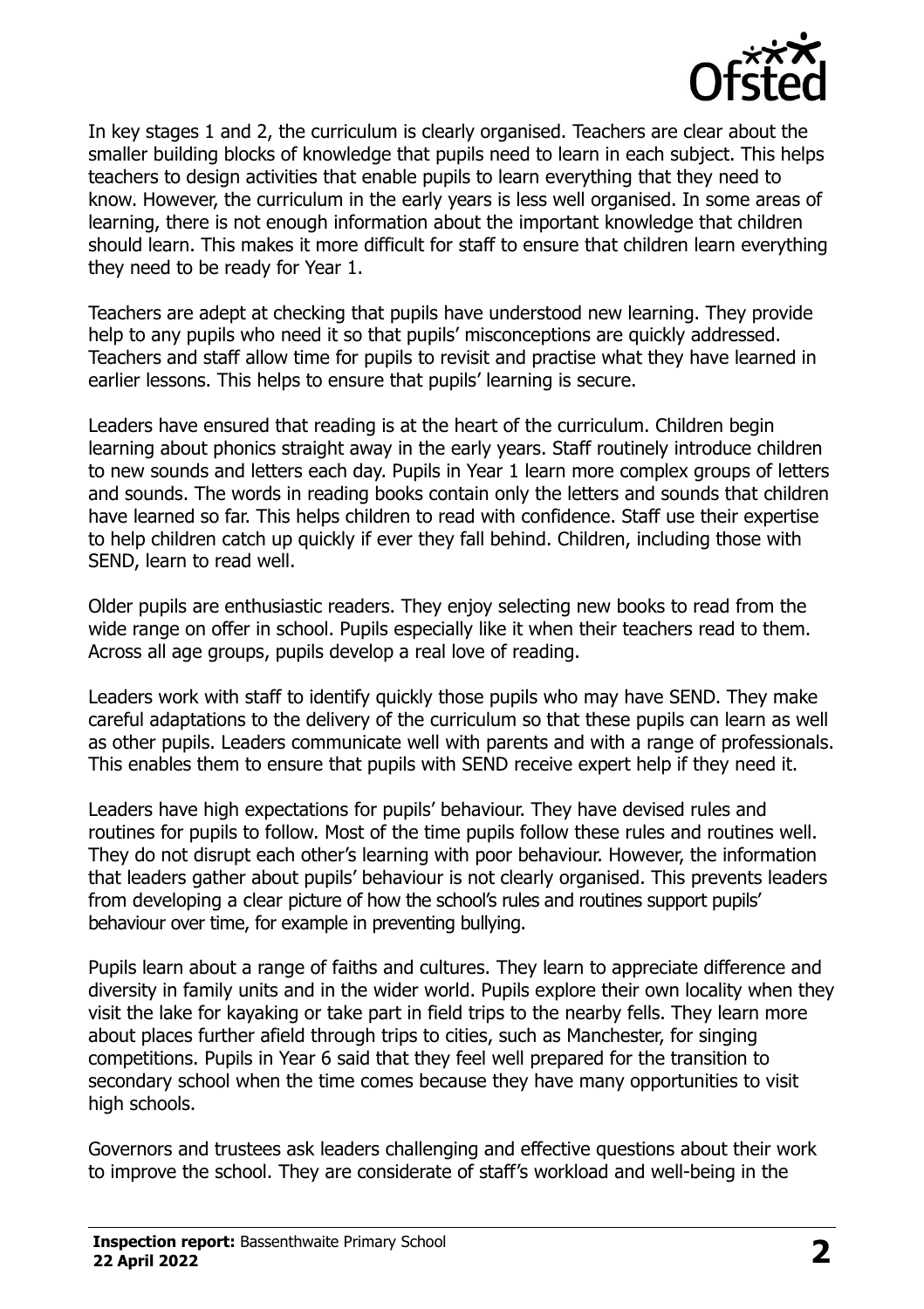

decisions that they make about the school. Staff feel supported in their work and are appreciative of leaders' concern.

## **Safeguarding**

The arrangements for safeguarding are effective.

Leaders ensure that all staff receive regular safeguarding training, including those new to the school. Staff know how to report any concerns that they may have about a pupil's welfare.

Leaders work well with other professionals, such as the local authority safeguarding hub, health professionals and other schools. This enables them to share important information and to secure help for vulnerable pupils and their families in a timely way.

Through the curriculum, pupils learn how to keep themselves safe in different situations, for example when working online. Pupils know that if anything makes them feel uncomfortable, they should speak to a trusted adult.

## **What does the school need to do to improve?**

## **(Information for the school and appropriate authority)**

- In the early years, the curriculum does not provide enough information about the smaller components of knowledge that children need to learn. This makes it difficult for staff to make sure children are learning everything they need to know. Leaders need to ensure that the curriculum in all areas of learning contains the information that staff need to ensure that children build up their learning securely in readiness for Year 1.
- Currently, leaders do not make enough use of the information that they gather in relation to pupils' behaviour. This prevents them from developing a clear picture of how the school's rules and routines support pupils' behaviour over time. Leaders must make better use of this important information in order to understand fully whether their high expectations are consistently met.

## **Background**

When we have judged a school to be good, we will then normally go into the school about once every four years to confirm that the school remains good. This is called a section 8 inspection of a good or outstanding school, because it is carried out under section 8 of the Education Act 2005. We do not give graded judgements on a section 8 inspection. However, if we find evidence that a school would now receive a higher or lower grade, then the next inspection will be a section 5 inspection. Usually this is within one to two years of the date of the section 8 inspection. If we have serious concerns about safeguarding, behaviour or the quality of education, we will deem the section 8 inspection as a section 5 inspection immediately.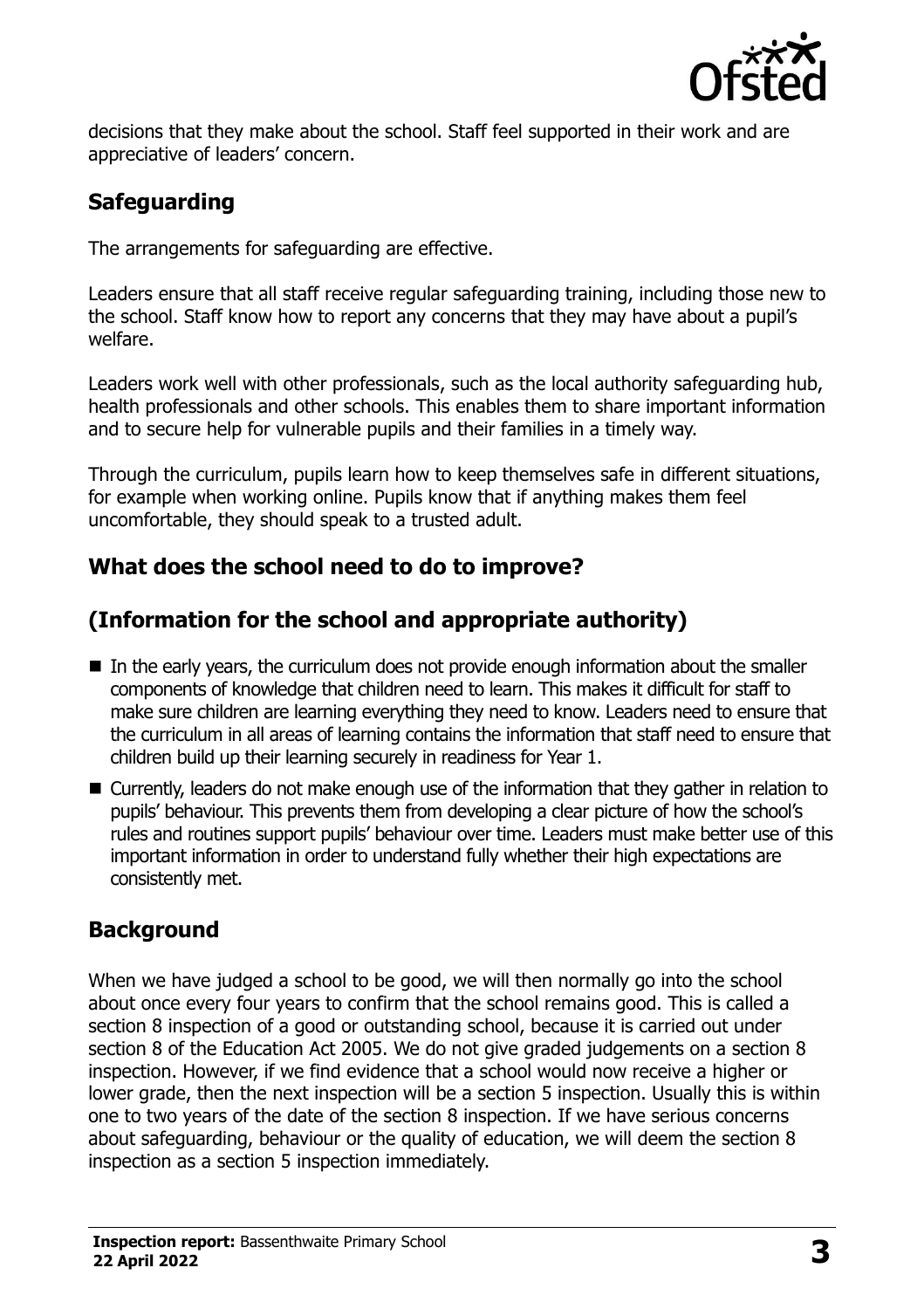

This is the first section 8 inspection since we judged the predecessor school, Bassenthwaite Primary School, to be good in May 2016.

#### **How can I feed back my views?**

You can use [Ofsted Parent View](https://parentview.ofsted.gov.uk/) to give Ofsted your opinion on your child's school, or to find out what other parents and carers think. We use information from Ofsted Parent View when deciding which schools to inspect, when to inspect them and as part of their inspection.

The Department for Education has further quidance on how to complain about a school.

If you are the school and you are not happy with the inspection or the report, you can [complain to Ofsted.](https://www.gov.uk/complain-ofsted-report)

### **Further information**

You can search for [published performance information](http://www.compare-school-performance.service.gov.uk/) about the school.

In the report, '[disadvantaged pupils](http://www.gov.uk/guidance/pupil-premium-information-for-schools-and-alternative-provision-settings)' refers to those pupils who attract government pupil premium funding: pupils claiming free school meals at any point in the last six years and pupils in care or who left care through adoption or another formal route.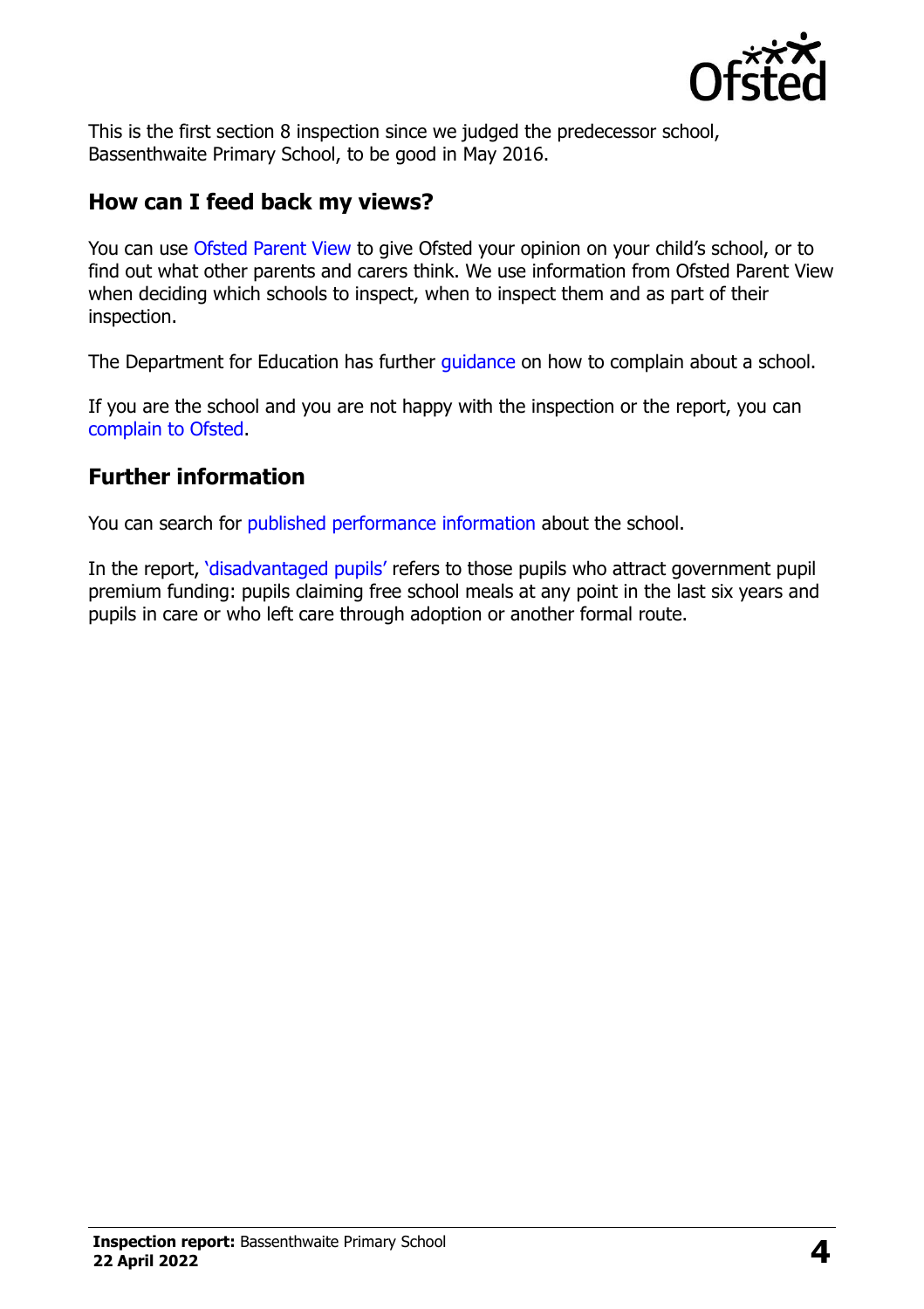

## **School details**

| Unique reference number             | 145326                           |
|-------------------------------------|----------------------------------|
| <b>Local authority</b>              | Cumbria                          |
| <b>Inspection number</b>            | 10226058                         |
| <b>Type of school</b>               | Primary                          |
| <b>School category</b>              | Academy converter                |
| Age range of pupils                 | 3 to 11                          |
| <b>Gender of pupils</b>             | Mixed                            |
| Number of pupils on the school roll | 36                               |
| <b>Appropriate authority</b>        | Board of trustees                |
| <b>Chair of trust</b>               | Sarah Peck                       |
| <b>Headteacher</b>                  | Sara Royle                       |
| Website                             | www.bassenthwaite.cumbria.sch.uk |
| Date of previous inspection         | Not previously inspected         |

## **Information about this school**

- Bassenthwaite Primary School converted to become an academy school in February 2018. When its predecessor school, Bassenthwaite Primary School, was last inspected by Ofsted, it was judged to be good overall.
- The school has joined the Keswick School Multi-Academy Trust.
- A new chair of governors has been appointed to the local governing body.
- School leaders do not make use of any alternative providers.

### **Information about this inspection**

- This was the first routine inspection the school received since the COVID-19 pandemic began. Inspectors discussed the impact of the pandemic with leaders and have taken that into account in their evaluation of the school.
- Inspectors met with the headteacher and other senior leaders. The lead inspector also spoke on the telephone with a representative of the local authority.
- Inspectors carried out deep dives in early reading, mathematics and physical education. For each deep dive, inspectors met with subject leaders, visited a sample of lessons, spoke to teachers, spoke to some pupils about their learning and looked at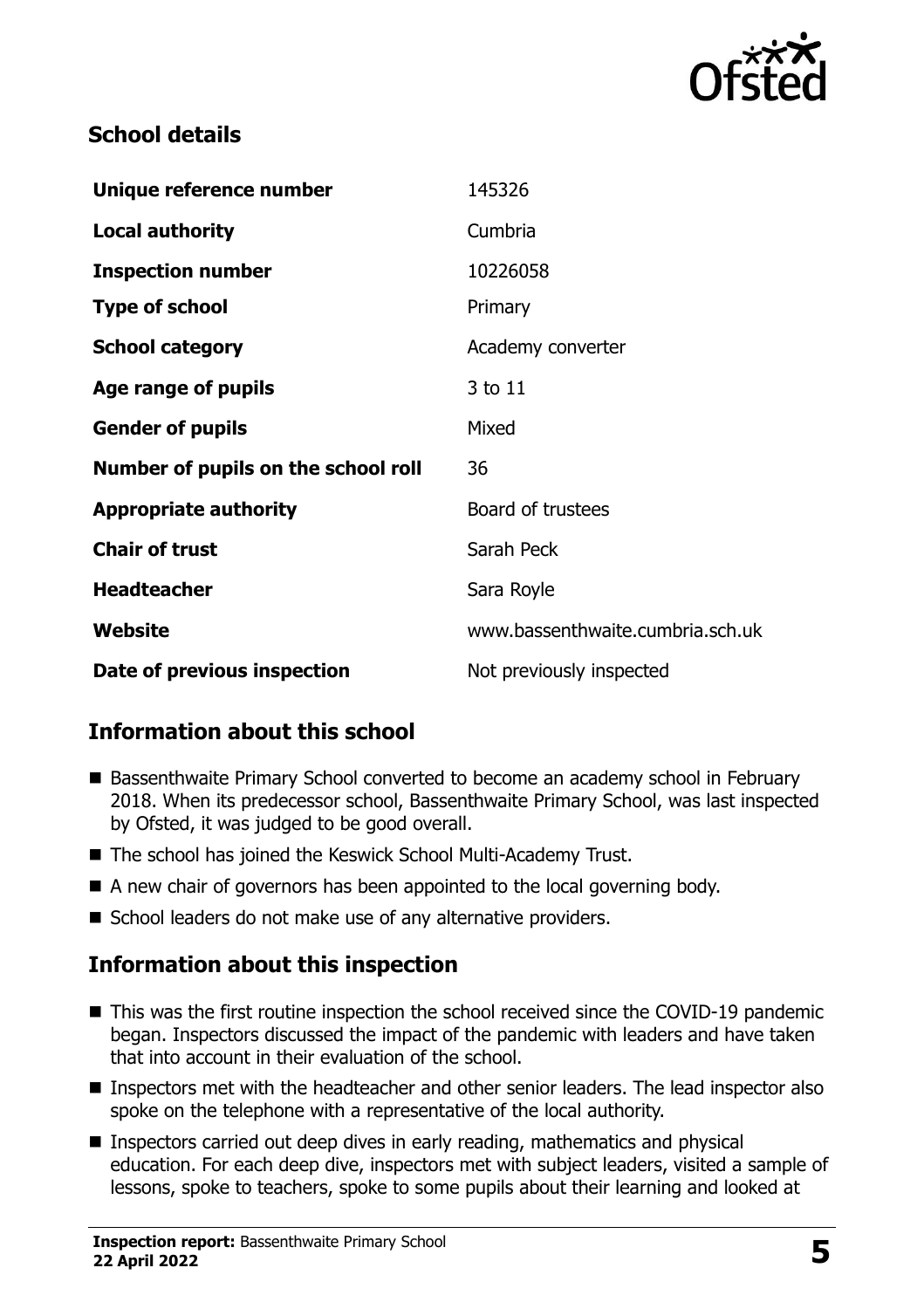

samples of pupils' work. The inspectors observed pupils reading to a familiar adult. Inspectors also spoke with leaders about the curriculum in other subjects.

- Inspectors considered the views expressed by parents in their responses to Ofsted Parent View. This included the free-text comments.
- Inspectors considered the responses to the Ofsted's online surveys for staff and for pupils. Inspectors also spoke with some pupils about school life.
- Inspectors reviewed a range of documentation about safeguarding. Inspectors also spoke with staff to understand how they keep children safe.
- An inspector spoke with some parents at the start of the day. Inspectors also spoke with staff to discuss leaders' support for them.

#### **Inspection team**

Mavis Smith, lead inspector **Her Majesty's Inspector** 

Sally Timmons **Her Majesty's Inspector**